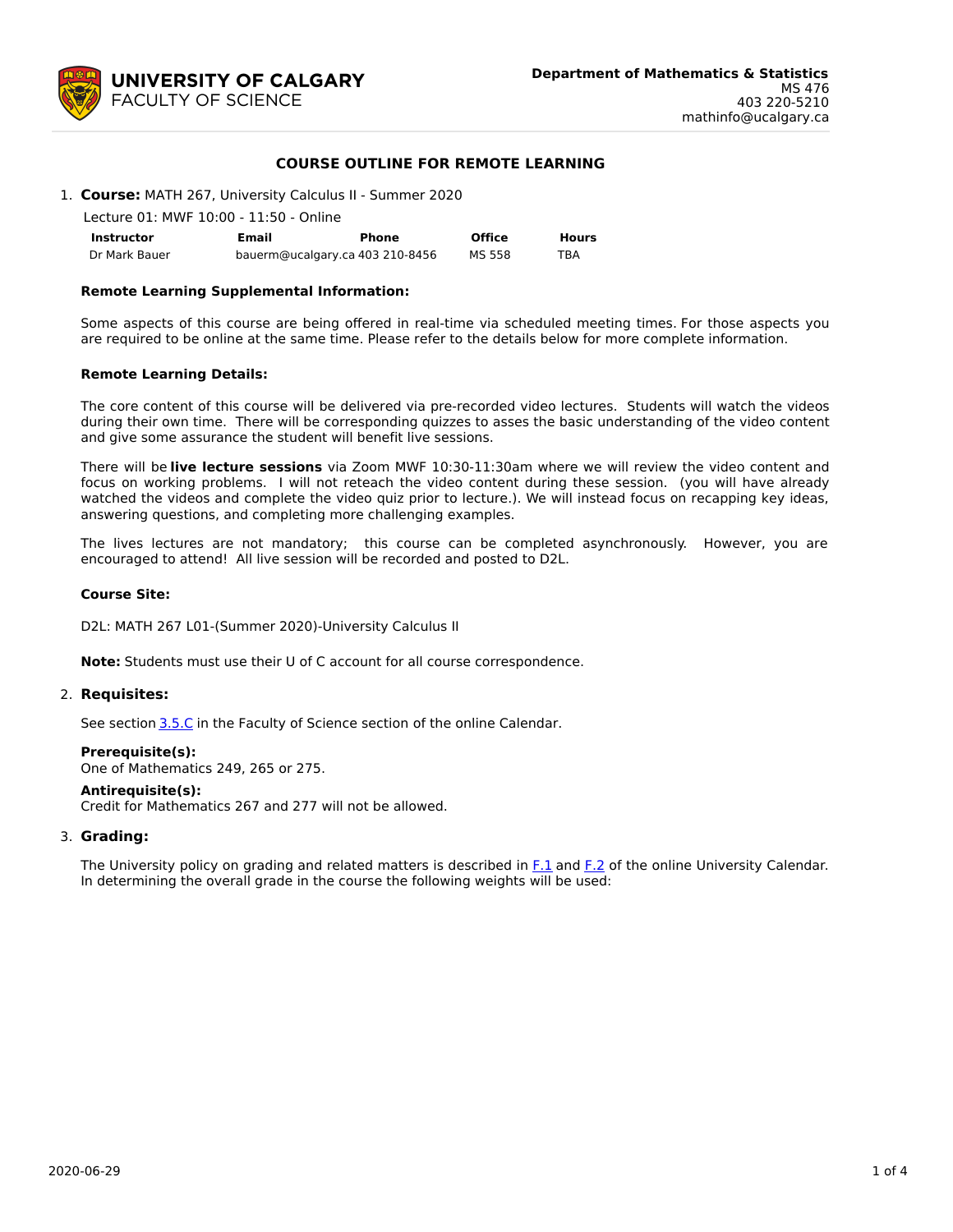| Component(s)                        | <b>Weighting</b><br>% | Date                                        |
|-------------------------------------|-----------------------|---------------------------------------------|
| D2L Discussion Posts (5)            | 10%                   |                                             |
| Video Comprehension Quizzes<br>(10) | 10%                   | Most Tuesdays & Thursdays                   |
| WeBWorK Assignments (5)             | 10%                   |                                             |
| lTerm Exam 1                        | 20%                   | July 13 10:00-12:30                         |
| lTerm Exam 2                        | 25%                   | July 31 10:00-12:30                         |
| lTerm Exam 3                        | 25%                   | To be scheduled by Registrar (2.5<br>hours) |

The term exams will be tied to the different learning modules in the course. The exams are created to be completed in 1.5 hours, but you will be given 2.5 hours to complete them to deal with any technical/other difficulties.

Additional time will be granted to SAS students, and other accommodations will be done on a case-by-case basis.

Each piece of work (reports, assignments, quizzes, midterm exam(s) or final examination) submitted by the student will be assigned a grade. The student's grade for each component listed above will be combined with the indicated weights to produce an overall percentage for the course, which will be used to determine the course letter grade.

The conversion between a percentage grade and letter grade is as follows.

|                                |      |      | Δ.<br>÷ | B+<br>- |     | --                            |      |     |     |      |      |
|--------------------------------|------|------|---------|---------|-----|-------------------------------|------|-----|-----|------|------|
| <b>Minimum</b><br>∣ % Reauired | 95 % | 88 % | 84 %    | 80%     | 76% | $\overline{\phantom{a}}$<br>% | 68 % | 64% | 60% | 55 % | 50 % |

This course has a registrar scheduled final exam.

### 4. **Missed Components Of Term Work:**

The university has suspended the requirement for students to provide evidence for absences. Please do not attend medical clinics for medical notes or Commissioners for Oaths for statutory declarations.

In the event that a student legitimately fails to submit any online assessment on time (e.g. due to illness etc...), please contact the course coordinator, or the course instructor if this course does not have a coordinator to arrange for a re-adjustment of a submission date. Absences not reported within 48 hours will not be accommodated. If an excused absence is approved, then the percentage weight of the legitimately missed assignment could also be pro-rated among the components of the course.

## 5. **Scheduled Out-of-Class Activities:**

There are no scheduled out of class activities for this course.

### 6. **Course Materials:**

Required Textbook(s):

Feldman & Rechnitzer, CLP-3 Multivariable Calculus: Open Source.

Recommended Textbook(s):

Feldman & Rechnitzer, CLP-2 Integral Calculus: Open Source.

### 7. **Examination Policy:**

There are no electronic devices of any kind permitted in the examination rooms for the midterms and the final examination. This includes, but is not limited to, phones, smart watches, tablets, laptops, headphones and any bluetooth-enabled device. Failure to comply with this regulation will result in the rejection of the examination paper.

Students should also read the Calendar, [Section](http://www.ucalgary.ca/pubs/calendar/current/g.html) G, on Examinations.

### 8. **Approved Mandatory And Optional Course Supplemental Fees:**

There are no mandatory or optional course supplemental fees for this course.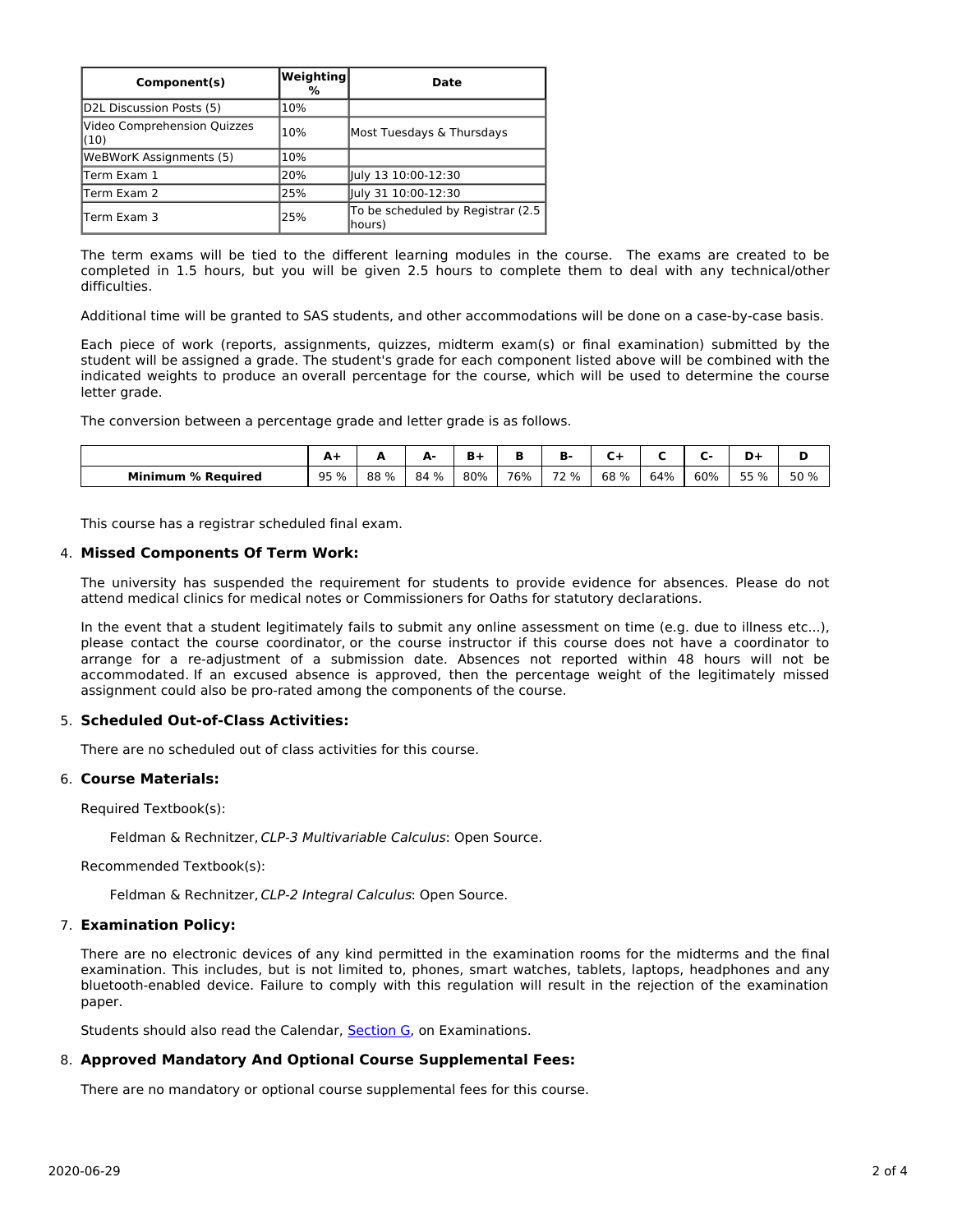# 9. **Writing Across The Curriculum Statement:**

For all components of the course, in any written work, the quality of the student's writing (language, spelling, grammar, presentation etc.) can be a factor in the evaluation of the work. See also Section [E.2](http://www.ucalgary.ca/pubs/calendar/current/e-2.html) of the University Calendar.

# 10. **Human Studies Statement:**

Students will not participate as subjects or researchers in human studies.

See also [Section](http://www.ucalgary.ca/pubs/calendar/current/e-5.html) E.5 of the University Calendar.

# 11. **Reappraisal Of Grades:**

A student wishing a reappraisal, should first attempt to review the graded work with the Course coordinator/instructor or department offering the course. Students with sufficient academic grounds may request a reappraisal. Non-academic grounds are not relevant for grade reappraisals. Students should be aware that the grade being reappraised may be raised, lowered or remain the same. See [Section](http://www.ucalgary.ca/pubs/calendar/current/i-3.html) I.3 of the University Calendar.

- a. **Term Work:** The student should present their rationale as effectively and as fully as possible to the Course coordinator/instructor within **ten business days** of either being notified about the mark, or of the item's return to the class. If the student is not satisfied with the outcome, the student shall submit the Reappraisal of Graded Term work form to the department in which the course is offered within 2 business days of receiving the decision from the instructor. The Department will arrange for a reappraisal of the work within the next ten business days. The reappraisal will only be considered if the student provides a detailed rationale that outlines where and for what reason an error is suspected. See sections [I.1](http://www.ucalgary.ca/pubs/calendar/current/i-1.html) and [I.2](http://www.ucalgary.ca/pubs/calendar/current/i-2.html) of the University Calendar
- b. **Final Exam:**The student shall submit the request to Enrolment Services. See [Section](http://www.ucalgary.ca/pubs/calendar/current/i-3.html) I.3 of the University Calendar.

# 12. **Other Important Information For Students:**

- a. **Mental Health** The University of Calgary recognizes the pivotal role that student mental health plays in physical health, social connectedness and academic success, and aspires to create a caring and supportive campus community where individuals can freely talk about mental health and receive supports when needed. We encourage you to explore the mental health resources available throughout the university community, such as counselling, self-help resources, peer support or skills-building available through the SU Wellness Centre (Room 370, MacEwan Student Centre, Mental Health [Services](https://www.ucalgary.ca/wellnesscentre/services/mental-health-services) Website) and the Campus Mental Health Strategy website [\(Mental](http://www.ucalgary.ca/mentalhealth) Health).
- b. **SU Wellness Center:** For more information, see [www.ucalgary.ca/wellnesscentre](http://www.ucalgary.ca/wellnesscentre) or call [403-210-9355](tel:4032109355).
- c. **Sexual Violence:** The Sexual Violence Support Advocate, Carla Bertsch, can provide confidential support and information regarding sexual violence to all members of the university community. Carla can be reached by email [\(svsa@ucalgary.ca](mailto:svsa@ucalgary.ca)) or phone at [403-220-2208](tel:4032202208). The complete University of Calgary policy on sexual violence can be viewed at [\(https://www.ucalgary.ca/policies/files/policies/sexual-violence-policy.pdf\)](https://www.ucalgary.ca/policies/files/policies/sexual-violence-policy.pdf)
- d. **Misconduct:** Academic misconduct (cheating, plagiarism, or any other form) is a very serious offence that will be dealt with rigorously in all cases. A single offence may lead to disciplinary probation or suspension or expulsion. The Faculty of Science follows a zero tolerance policy regarding dishonesty. Please read the sections of the University Calendar under [Section](http://www.ucalgary.ca/pubs/calendar/current/k.html) K. Student Misconduct to inform yourself of definitions, processes and penalties. Examples of academic misconduct may include: submitting or presenting work as if it were the student's own work when it is not; submitting or presenting work in one course which has also been submitted in another course without the instructor's permission; collaborating in whole or in part without prior agreement of the instructor; borrowing experimental values from others without the instructor's approval; falsification/ fabrication of experimental values in a report. **These are only examples**.
- e. **Academic Accommodation Policy:** Students needing an accommodation because of a disability or medical condition should contact Student Accessibility Services in accordance with the procedure for accommodations for students with disabilities available at [procedure-for-accommodations-for-students-with](http://www.ucalgary.ca/policies/files/policies/procedure-for-accommodations-for-students-with-disabilities_0.pdf)disabilities.pdf.

Students needing an accommodation in relation to their coursework or to fulfill requirements for a graduate degree, based on a protected ground other than disability, should communicate this need, preferably in writing, to the Associate Head of the Department of Mathematics & Statistics, Mark Bauer by email bauerm@ucalgary.ca or phone 403-220-4189. Religious accommodation requests relating to class, test or exam scheduling or absences must be submitted no later than **14 days** prior to the date in question. See [Section](http://www.ucalgary.ca/pubs/calendar/current/e-4.html) E.4 of the University Calendar.